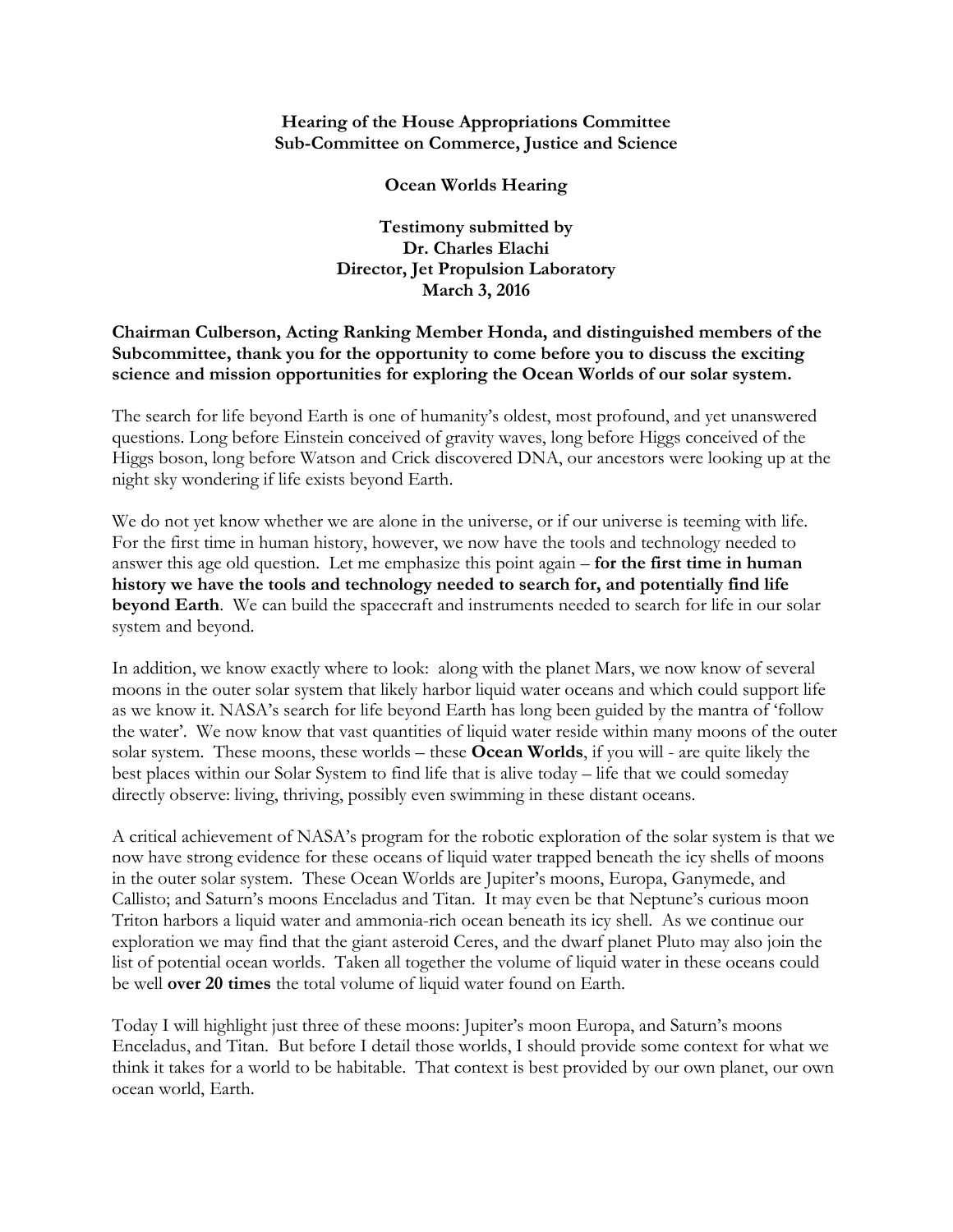Importantly, our study of life on Earth has served as a guide for where to look for habitable environments beyond Earth. Over the course of the past 54 years of NASA's exploration of our solar system we have also learned much about life on Earth and what it takes for life to survive. Microbial life on Earth can survive and grow throughout an incredible range of conditions – from the hottest springs in Yellowstone National Park, to the deepest depths of our ocean, to the driest, coldest valleys of Antarctica – microbial life finds a way.

Life on Earth finds a way - we have learned – in just about any location on our planet where liquid water, the elements for building life, and some form of energy from the Sun, or chemistry from the rocks, comes together. In other words, **the keystones for life are water, elements, and energy**. Wherever we find these keystones together on Earth, we generally find life. We predict that, if these keystones are brought together on distant worlds, we may also find life.

Let me give you one beautiful example of how this works on Earth. In the spring of 1977 my colleague oceanographer Bob Ballard was part of the team that discovered hot springs in the deep dark depths of our ocean. Around those hot springs – which are often referred to as hydrothermal vents – Bob and the team discovered a thriving ecosystem of bizarre red tube worms, eel-like fish, bright white crabs, and an assortment of microbial communities. How could such an ecosystem exist? The Sun does not shine down to those depths. What makes life possible in such an extreme environment? As scientists began to study these vents the answer became clear. The microbes that serve as the base of the food chain are eating the compounds erupting out of the vents – they are doing what we call chemosynthesis, using the chemical energy of materials coming out of the vents. The fish and tubeworms and larger creatures then eat the microbes. The hydrothermal vents bring together the water, elements, and energy needed for life to exist – the energy comes from the rich chemistry of the vents. This is much different from the base of the food chain that we experience around us – where photosynthesis rules the day and the energy to power life comes from our Sun.

The discovery of life around hydrothermal vents at the bottom of our own ocean provides a key bridge to the potential habitability of ocean worlds beyond Earth, which brings us back to the ocean worlds of the outer solar system. Let me begin with Europa.

Europa, the second of Jupiter's four large moons, is about the size of our Moon, but it orbits Jupiter, which is some 318 times as massive as the Earth. The tidal tug-and-pull that Europa experiences as it orbits Jupiter creates the energy needed to maintain liquid water beneath Europa's icy shell. To the best of our knowledge, Europa's ocean is global and it is approximately 60 miles deep; that is **roughly ten times as deep as the Mariana Trench**, the deepest point in our own ocean. The total volume of liquid water within Europa's ocean is **two to three times the volume of all the liquid water in Earth's oceans**.

To reach that ocean – to someday explore that distant sea with highly capable and instrumented robots that can send back images and data – we need to develop a well-defined and systematic approach for exploring the Ocean Worlds.

We will make progress toward this goal with the Europa mission currently in formulation, which will fly past Europa approximately 45 times as it orbits Jupiter. The instrument payload for the Europa mission is already selected and the spacecraft is under development for a launch in the 2020s. With each flyby of Europa, the spacecraft will collect images and return data about Europa's surface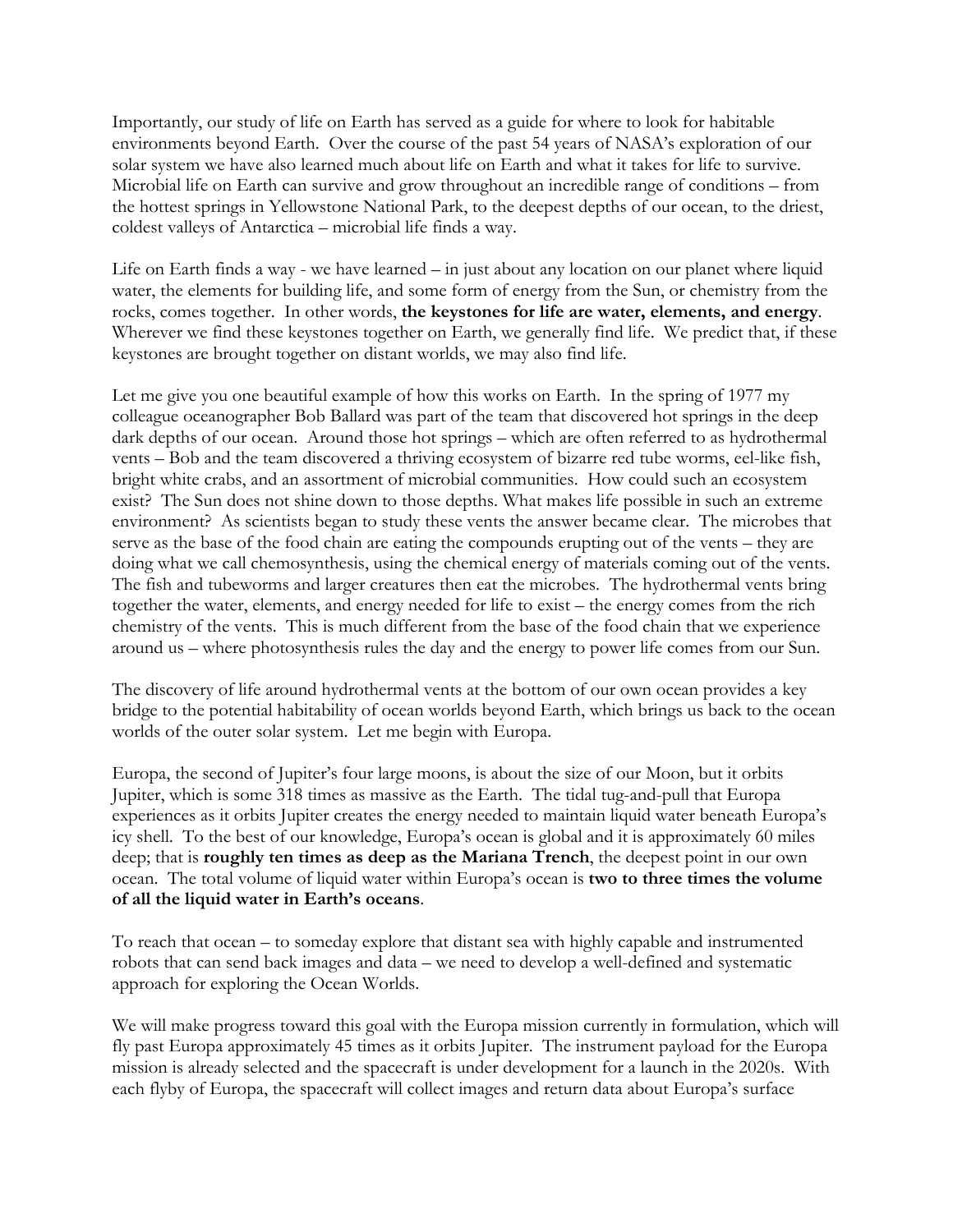composition, structure and thickness of the ice shell. This mission also has the capability to do the type of reconnaissance necessary for finding landing sites for a potential future lander.

Recently, we at JPL have completed initial studies for landers that would go down to Europa's surface and directly sample and analyze material on Europa's surface. We presented these architectures to NASA Headquarters in February, and are in the process of conducting additional studies to refine the requirements for a potential lander over the next several months, and assess implications for cost, schedule, risk, and complexity.

Of course, having a mission on the launch pad is a lot different than having it at the destination. The rocket that is used to send spacecraft to their destinations is a key part of the process. Future large rockets, such as the Space Launch System (SLS) or, though not in same class as the SLS, the commercial Falcon Heavy, now in development, and existing Delta IV Heavy could help to carry a large payload or reduce the time it takes to reach the outer planets; however costs of the new rockets are not known at this time.

Right now the *Cassini* spacecraft is orbiting Saturn, flying by Saturn's moons and returning data that is revolutionizing our understanding of the Saturnian system. A key discovery of the *Cassini* mission is that Saturn's curious little moon Enceladus – which is only 300 miles across – has an ocean beneath its icy shell. That ocean is jetting out through cracks in the ice shell, creating plumes of water that the *Cassini* spacecraft has flown through and sampled with its instruments conceived in the early 90s but not designed to chemically characterize such an environment. Within those plumes of water we have also found salts, organic compounds, and silica – all of which point toward a salty subsurface ocean that has an active seafloor, with hydrothermal vents that could possibly support life.

The case for Saturn's moon Titan is similar. Titan is a world full of organic molecules, which are of course key building blocks for life. Clouds in Titan's atmosphere rain out liquid methane and ethane, which then collects into lakes that dot Titan's earthlike landscape. Some of these lakes are comparable in size to the Great Lakes that define much of our border to the north with Canada. On Earth, however, our lakes are carved into rock, whereas on Titan the lakes of methane and ethane are carved into a shell of water ice. Beneath Titan's icy shell may reside a global liquid water ocean. Could life have arisen on such a world? For many in the planetary science community Titan is heralded as the place to go to look for 'weird life' – life unlike life as we know it; life that may have originated in liquid methane instead of liquid water. Titan is a totally new frontier for organic chemistry.

Because of these discoveries and great potential for new ones, NASA has added Enceladus and Titan as potential targets for the upcoming call for New Frontiers missions.

An ocean worlds program provides the necessary framework for the systematic exploration of these worlds that may harbor life beyond Earth. Importantly, there is a win-win for exploring, mapping, and making discoveries within our own ocean here on Earth. The tools and technologies for exploring oceans beyond Earth will first be tested and utilized in our own ocean, making scientific discoveries along the way. The physics, chemistry, and biology of our own ocean is the bridge to understanding and exploring oceans elsewhere.